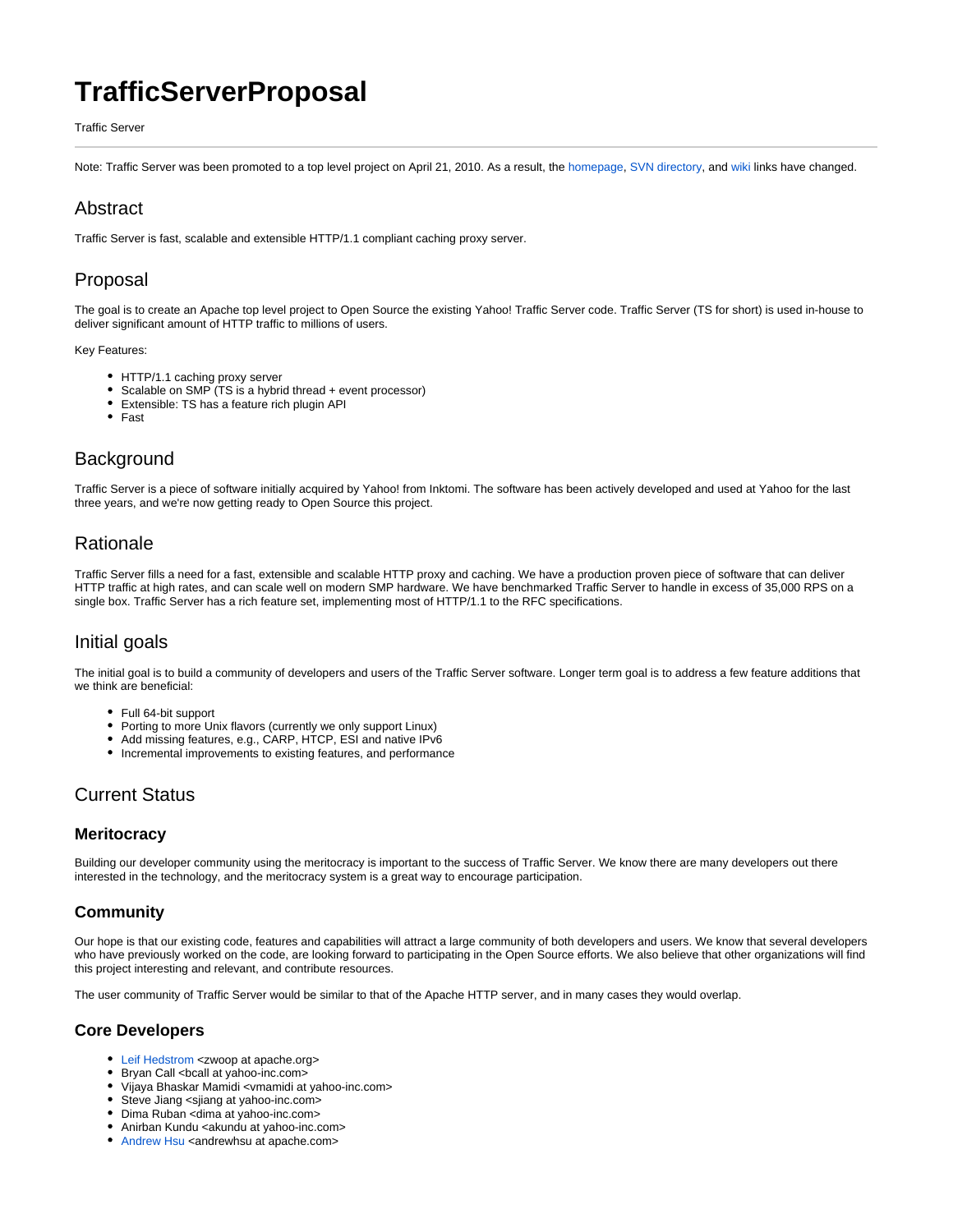- Eric Balsa <eric at ericbalsa.com>
- BalaKrishna JD <br/>balakrishnajd at yahoo.com>

#### **Alignment**

Yahoo! is already a contributor to the Apache Foundation. We are already familiar with the ASF process, and we know it provides everything we need and require to be successful. We also feel there is a natural symbiotic relationship between Traffic Server and the Apache HTTP server, which is how TS is generally used at Yahoo!. The Traffic Server team is also in the same organization as the Yahoo! Hadoop developers, which is already an Apache TLP.

### Known Risks

#### **Orphaned Products**

Traffic Server is widely used and deployed inside of Yahoo!. It's not going away anytime soon; in fact, it's growing fast.

#### **Inexperience with Open Source**

All Yahoo! participants are active users and contributors to Open Source projects. Leif is a committer at Mozilla (although no longer active), creator of PerLDAP, as well as creator of a Yahoo! search API (pYsearch). Bryan Call is the creator of cksfv, and contributor to lmsensor. Dima Ruban has been an active developer in the FreeBSD project.

#### **Homogeneous Developers**

The current list of committers are mostly members of the Yahoo! developer team, but we are actively recruiting other developers. The hope is that we can quickly attract more members, either people just interested in the technology, or people familiar with the code base from previous employment.

#### **Reliance on Salaried Developers**

Most initial committers are salaried employees of Yahoo!, but we are actively recruiting non-yahoo team members.

#### **Relationships with Other Apache Products**

Traffic Server integrates well with the Apache HTTP daemon, as a proxy server and a cache for HTTP and HTTPS.

#### **An excessive fascination with the Apache brand**

Our decision to apply to the ASF is simple. Y! has already contributed several projects to the ASF, and the Apache collaboration model and license further Yahoo!'s goals.

#### **Trade Mark**

Traffic Server is currently a trademark owned by Yahoo! in four jurisdictions: Australia, Japan, Norway and the United States. The registrations in Japan and the U.S. are set to expire this year (2009). The registration in Australia is set to expire at the end of May 2010. That leaves the registration in Norway which is set to expire in March 2019.

Two proposals are on the table: The first solution is to simply assign all rights, title and interest in and to the TRAFFIC SERVER mark including the four active registrations to ASF (though we'd probably want to make this contingent on TS graduating from the incubator). Our second possible option is to provide ASF with a letter of assurance stating that we own all right, title and interest in and to the TRAFFIC SERVER mark and the four active registrations and that we will not take any action against ASF or any of its licensees during the life of these registrations (and we'd express our intention of letting them lapse and expire).

### **Documentation**

TS comes with both an Administration Guide and a Developer Guide. Work will begin soon to improve this documentation, and the hope is to move it to our podling web site once activated.

### Initial Source

All code is currently in-house at Yahoo!, and we're working on getting it cleaned up and cleared to be uploaded to the Apache SVN servers.

### Source and Intellectual Property Submission Plan

All TS code is fully owned by Yahoo! Inc, and we're finalizing all the legal paperwork around releasing it as Open Source, under the Apache license. We've hired an external company to do full code review of all source files, to assure it's not tainted. The sanitized code of Yahoo! Traffic Server would become the Apache Traffic Server.

### External Dependencies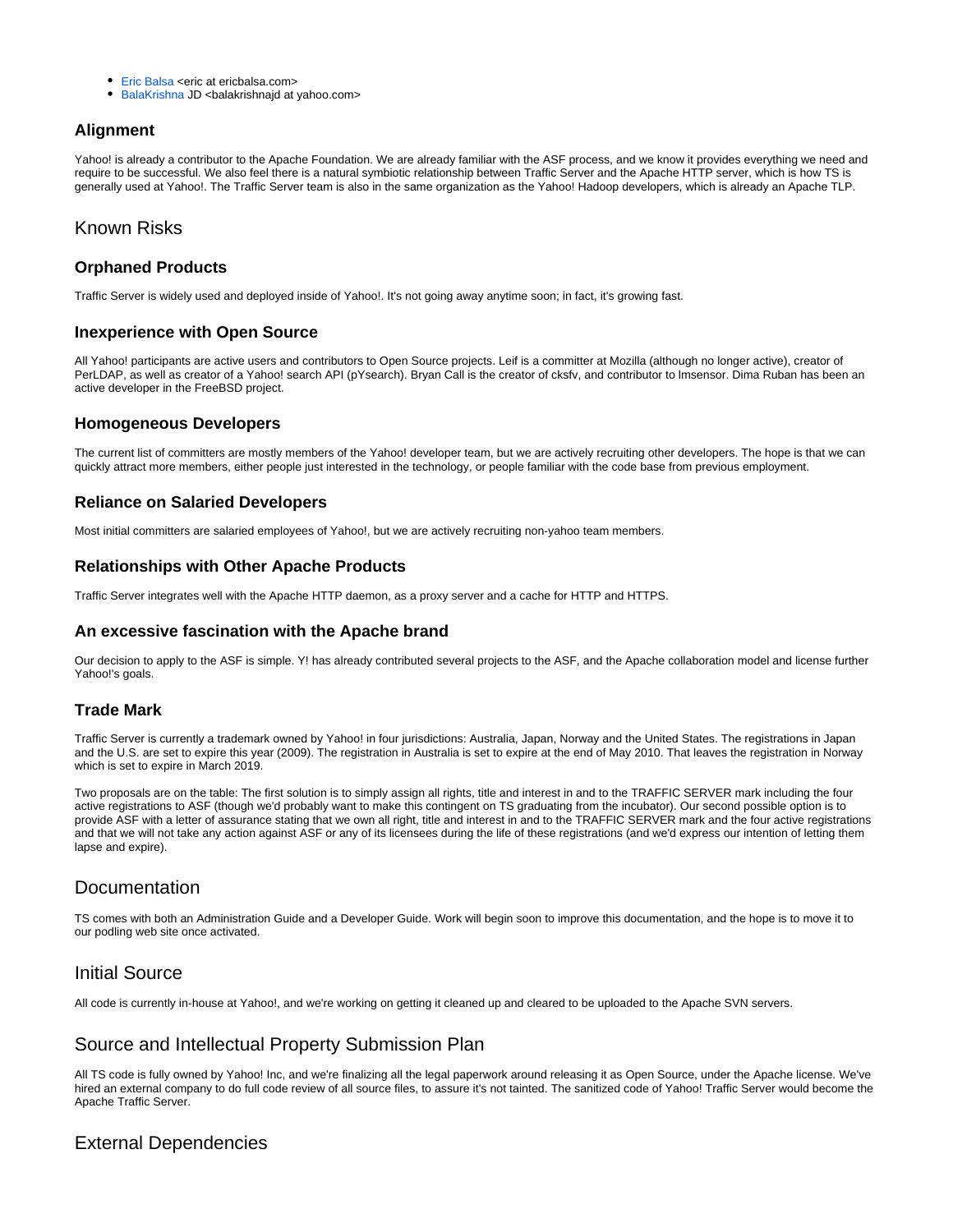Traffic Server has no external dependencies, other than standard libraries like BDB, OpenSSL, TCL, STL, glibc and expat.

## Cryptography

Traffic Server uses OpenSSL to implement HTTPS support. There is no other cryptographic code in the source tree.

#### Required Resources

#### **Mailing lists**

- trafficserver-private (with moderated subscriptions)
- trafficserver-dev
- trafficserver-commits
- trafficserver-user

#### **Subversion Directory**

<https://svn.apache.org/repos/asf/incubator/trafficserver>

#### **Issue Tracking**

Bugzilla: Traffic Server

### Initial Committers

We have two categories of committers: TS code developers and contributors working primarily on documentation and community development. Everyone below would need initial committers privileges.

#### Yahoo developers:

- Leif Hedstrom <zwoop at apache.org>
- Bryan Call <bcall at yahoo-inc.com>
- Vijaya Bhaskar Mamidi <vmamidi at yahoo-inc.com>
- Steve Jiang <sjiang at yahoo-inc.com>
- Dima Ruban <dima at yahoo-inc.com>
- Anirban Kundu <akundu at yahoo-inc.com>
- Andrew Hsu <andrewhs at yahoo-inc.com>

Non-Yahoo developers:

- Eric Balsa <eric at ericbalsa.com>
- BalaKrishna JD <br/>balakrishnajd at yahoo.com>
- william Urrea <williamaurrea at yahoo.com>

Product management, documentation and community support:

- Miles Libbey <mlibbeymail-apache at yahoo.com>
	- Ray Rivera <rayriver @ yahoo-inc.com>

### Affiliations

Many of the initial developers are employed by Yahoo!. Yahoo! is also an active user of the Traffic Server software.

### Sponsors

#### **Champion**

Doug Cutting <dcutting at yahoo-inc.com>

#### **Nominated Mentors**

- Doug Cutting
- Jim Jagielski
- Jean-Frederic Clere
- Mladen Turk
- Nick Kew

#### **Sponsoring Entity**